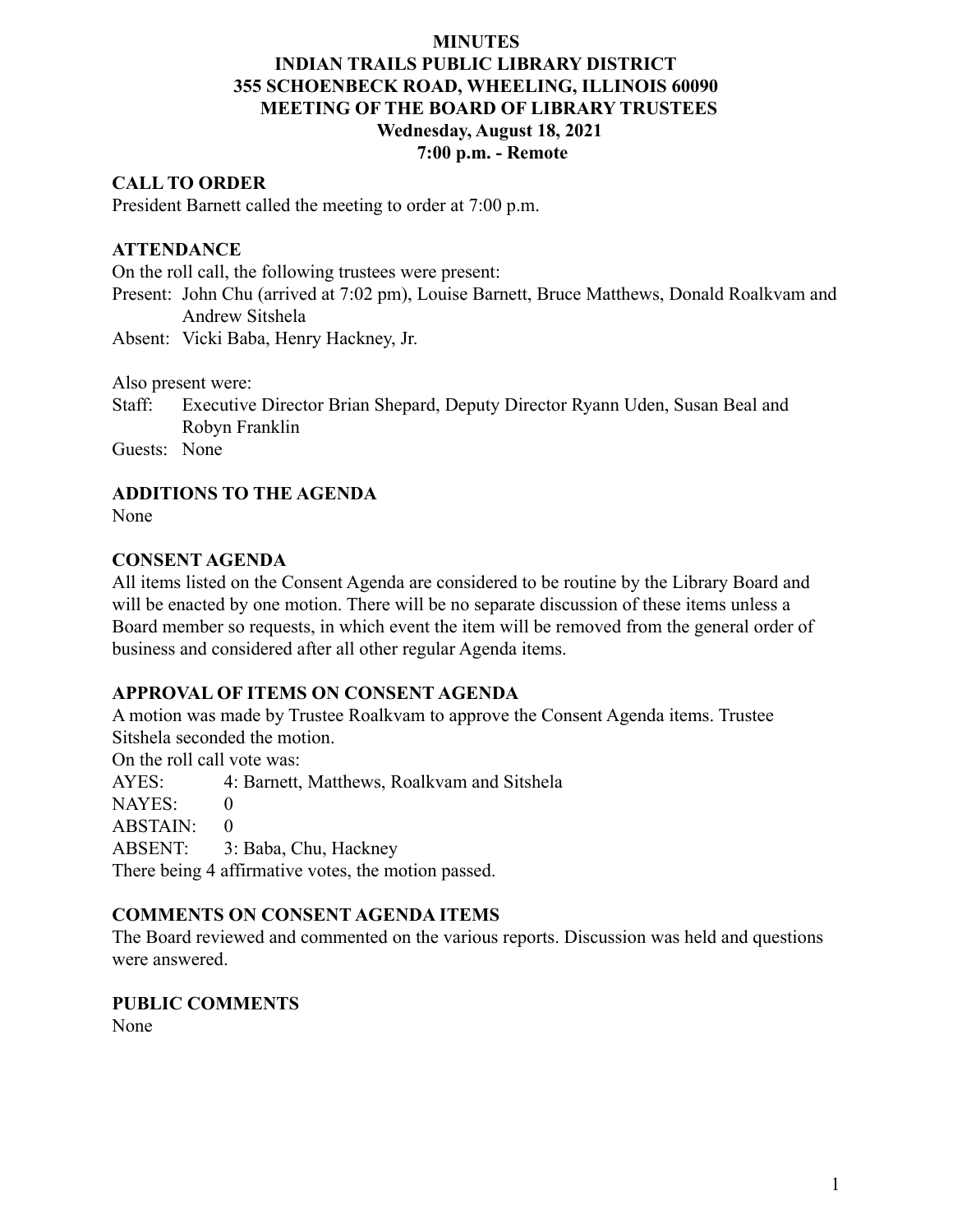# **INDIAN TRAILS PUBLIC LIBRARY DISTRICT 355 SCHOENBECK ROAD, WHEELING, ILLINOIS 60090 MEETING OF THE BOARD OF LIBRARY TRUSTEES Wednesday, August 18, 2021 7:00 p.m. - Remote**

#### **UNFINISHED BUSINESS FY 2021-2022 Budget Updates**

Executive Director Shepard discussed changes to the tentative budget that was passed on June 16, 2021. The changes include: an increase in the property tax revenue line based on the Cook County Agency Tax Rate Report; an increase in the Personnel Payroll Expense line; an increase in the Postage Expense line; an increase to the Printing Expense line; an increase to the Contractuals Expense line and an increase to the Maintenance Supply and Contractors line. The final budget ordinance will come before the Board at the September 8, 2021 meeting.

# **NEW BUSINESS**

# **Virtual Programs and Services Update**

Deputy Director Uden noted that the average number of daily visitors was up in July. She also discussed the Summer Library Adventure program and the completion statistics. She noted that the Launch Pad has reopened this week. The early learning area and Middle Ground are still closed at this time. We are continuing to plan for hybrid and in-person programs beginning this fall. Service hours will return to previous service hours (closing at 9:00 p.m.) beginning September 7th.

# **Liability Insurance Renewal**

Executive Director Shepard discussed that the Library's Property, Liability, and Workers' Compensation insurance policies are renewed annually on September 1. The renewal of the overall package is \$38,200 which is a 4.04% over the cost of last year's package. Trustee Matthews made a motion to approve the annual Liability and Workers Compensation renewal package as presented with a total cost of \$38,200 by roll call vote. Trustee Roalkvam seconded the motion.

On the roll call vote was:

AYES: 5: Barnett, Chu, Matthews, Roalkvam and Sitshela

NAYES: 0

 $ABSTAIN: 0$ 

ABSENT: 2: Baba, Hackney

There being 5 affirmative votes, the motion passed.

# **Ordinance #227, 02% Building and Maintenance Tax**

Executive Director Shepard presented Ordinance #227: .02% Building and Maintenance Tax Levy to the Board. Discussion was held and questions were answered. Trustee Roalkvam made a motion to approve Ordinance #227: .02% Building and Maintenance Tax Levy for FY 2021-2022 as presented. Trustee Matthews seconded the motion.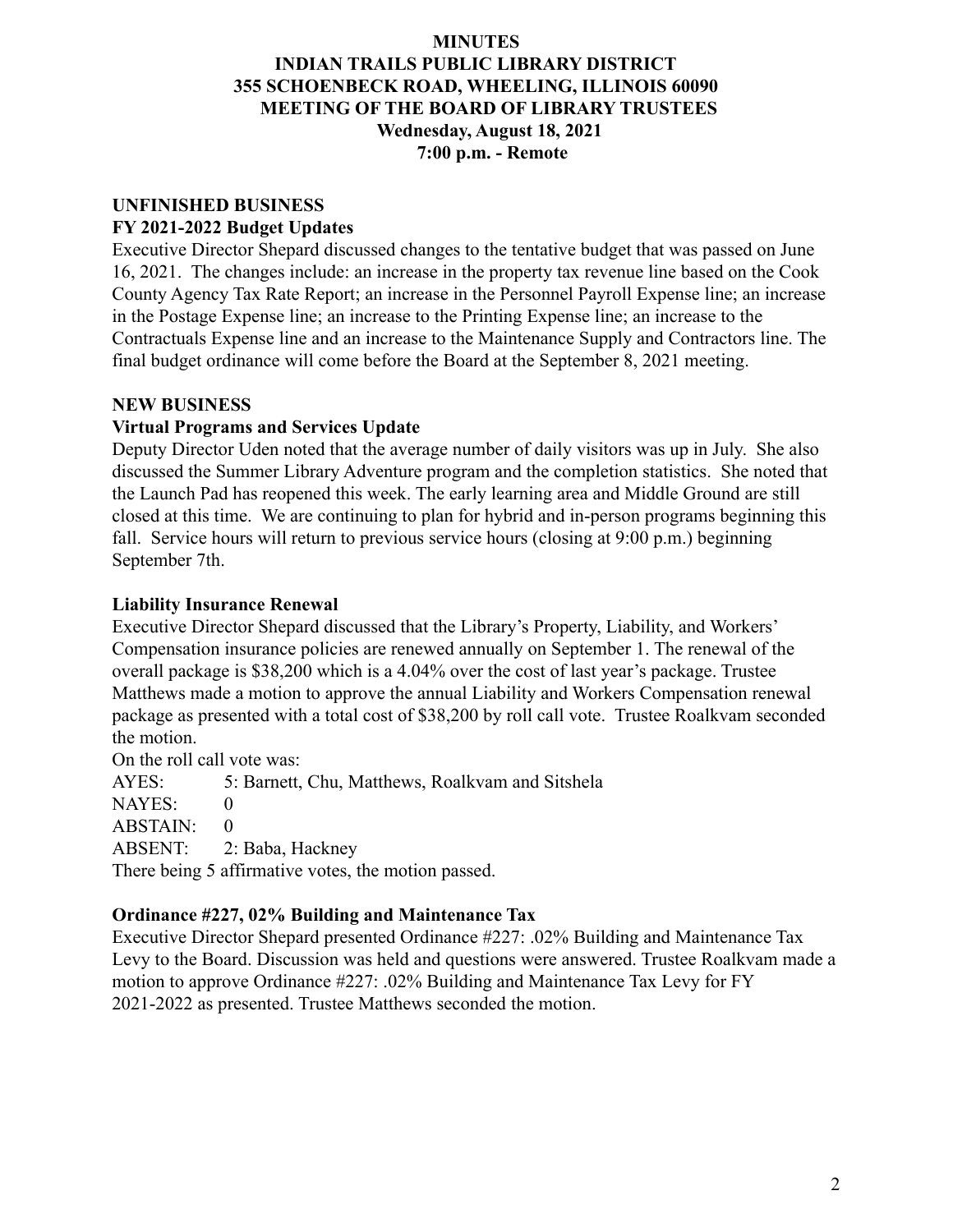## **INDIAN TRAILS PUBLIC LIBRARY DISTRICT 355 SCHOENBECK ROAD, WHEELING, ILLINOIS 60090 MEETING OF THE BOARD OF LIBRARY TRUSTEES Wednesday, August 18, 2021 7:00 p.m. - Remote**

On the roll call vote was:

AYES: 5: Barnett, Chu, Matthews, Roalkvam and Sitshela NAYES: 0 ABSTAIN: 0 ABSENT: 2: Baba, Hackney There being 5 affirmative votes, the motion passed.

## **Half-Day Closing - Staff-in-Service - November 4, 2021**

Executive Director Shepard discussed that the building would be closed until 1:00 p.m. On Thursday, November 4, 2021. Since we will not be holding Staff Institute Day again this year this would be an opportunity to recognize staff for service awards and to conduct department meetings and training. Trustee Matthews made a motion to close the library for a staff in-service day on November 4, 2021 until 1:00 p.m. Trustee Roalkvam seconded the motion. On the roll call vote was:

AYES: 5: Barnett, Chu, Matthews, Roalkvam and Sitshela

NAYES: 0

 $ABSTAIN: 0$ 

ABSENT: 2: Baba, Hackney

There being 5 affirmative votes, the motion passed.

## **TREASURER'S REPORT**

Trustee Matthews presented the financial reports. The funds were in balance with a total of \$8,243,123.70 at the end of July, 2021 in the various accounts. The reports were discussed and questions were answered.

## **TREASURER'S WARRANT #867**

After reviewing selected invoices, Trustee Matthews made a motion to approve Warrant #867 for \$594,863.41. Trustee Roalkvam seconded the motion.

On the roll call vote was:

AYES: 5: Barnett, Chu, Matthews, Roalkvam and Sitshela

NAYES: 0

 $ABSTAIN: 0$ 

ABSENT: 2: Baba, Hackney

There being 5 affirmative votes, the motion passed.

## **FOUNDATION UPDATE**

President Barnett noted that the Foundation sent out an eblast to members discussing upcoming events including a Culver's event and upcoming book sale. Executive Director Shepard noted that the Foundation will be putting in a little free library in Green Lakes Park in Buffalo Grove. The cost will be underwritten by the Buffalo Grove Bank and Trust and Buffalo Grove Rotary Club. The Foundation will contribute books.